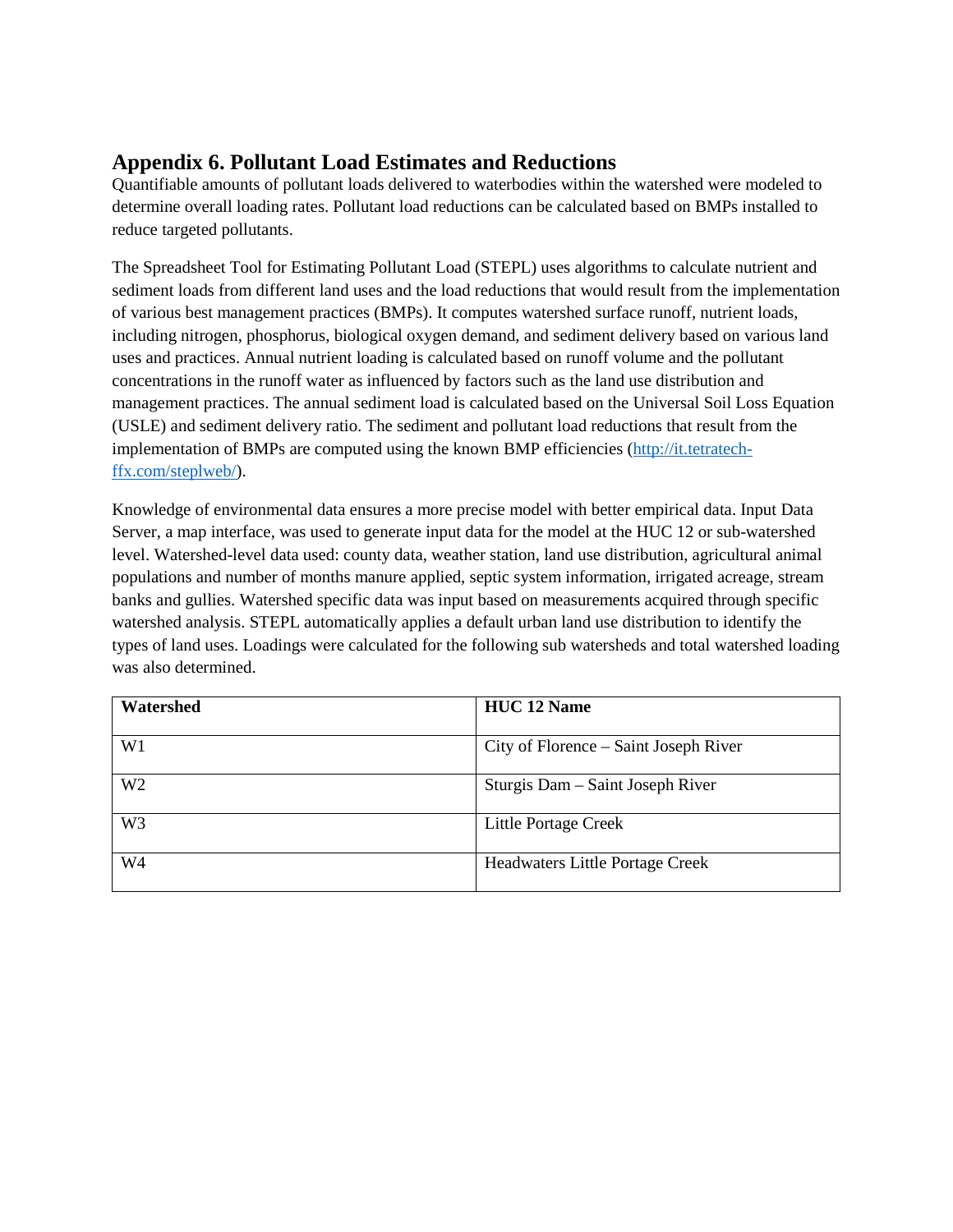Loading estimates were generated based upon specific inputs to each sub-watershed. A base estimate per sub-watershed was determined:

| 1. Total load by subwatershed(s) |                           |                    |                             |                                     |  |
|----------------------------------|---------------------------|--------------------|-----------------------------|-------------------------------------|--|
| Watershed                        | <b>N</b> Load<br>(no BMP) | P Load<br>(no BMP) | <b>BOD Load</b><br>(no BMP) | <b>Sediment</b><br>Load (no<br>BMP) |  |
|                                  | lb/year                   | lb/year            | lb/year                     | t/year                              |  |
| W <sub>1</sub>                   | 131568.5                  | 31456.6            | 258939.4                    | 5021.4                              |  |
| W <sub>2</sub>                   | 82967.9                   | 20572.3            | 151135.7                    | 3697.0                              |  |
| W <sub>3</sub>                   | 81710.5                   | 20330.1            | 147100.0                    | 3841.3                              |  |
| W4                               | 120448.3                  | 29275.4            | 221769.0                    | 5958.9                              |  |
| Total                            | 416695.2                  | 101634.3           | 778944.1                    | 18518.6                             |  |

The following depicts the amount of loading for each land use:

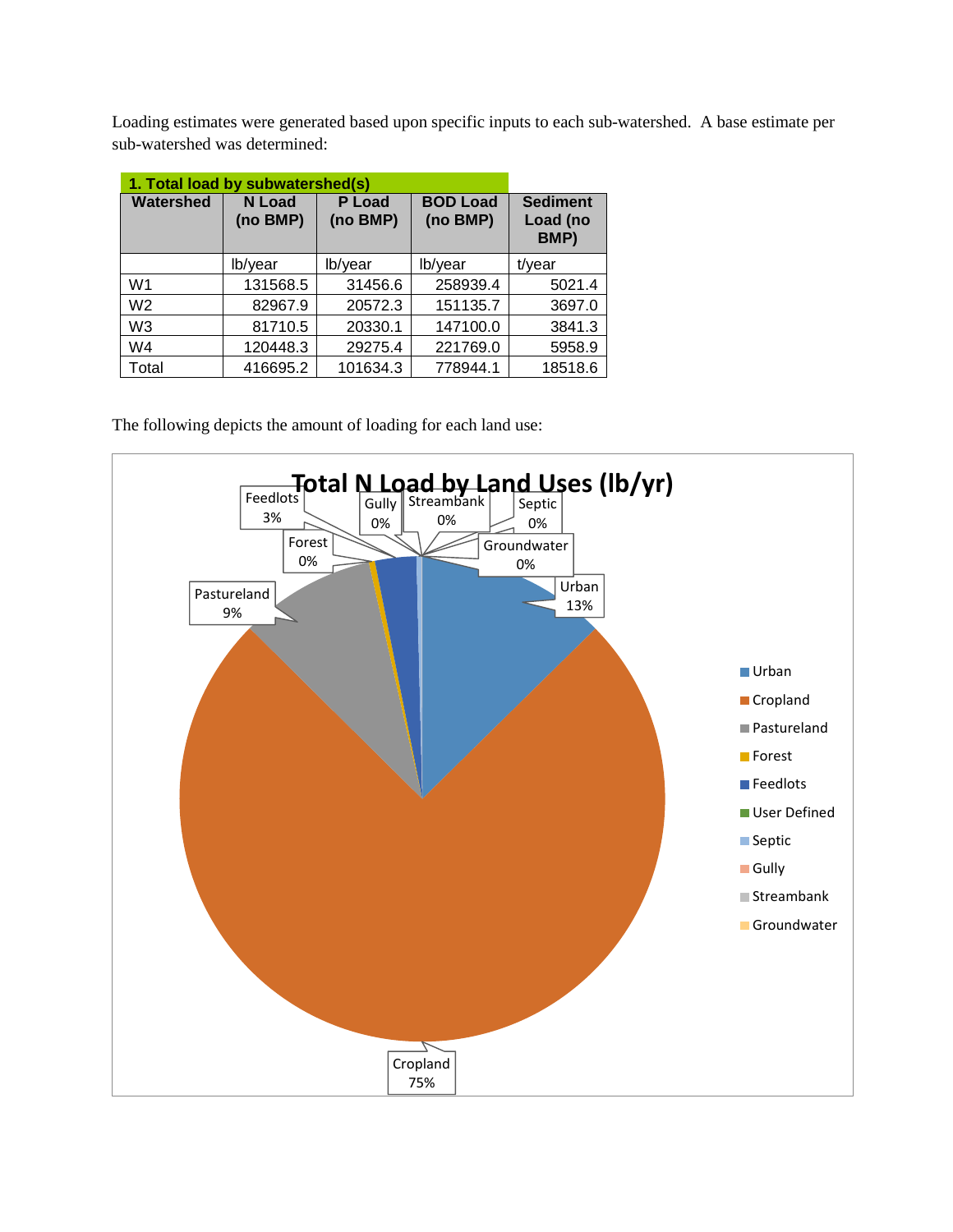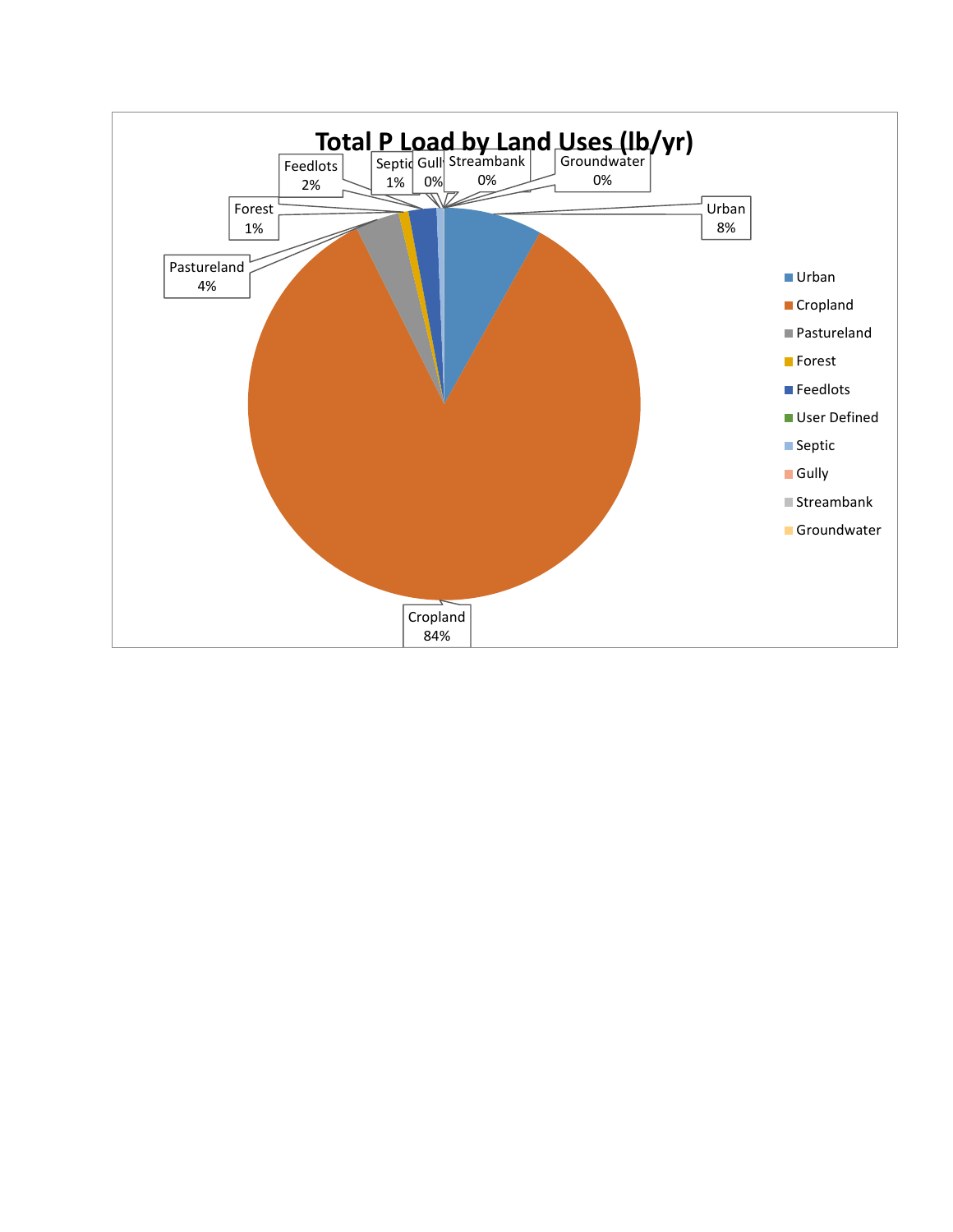

BMPs were applied to known agricultural impairments and agricultural land uses. A combination of cover crops, filter strips, and reduced tillage systems were used. Stream banks and gullies received a bmp restoration with efficiencies of 95%. Urban BMPs were not applied as inventory was directed to agricultural impairments and natural verse unnatural stream degradation.

A 25% rate of land application of agricultural BMPs installed was used. Three combined BMPs were used.

| <b>BMP</b>                      | N     | P     | <b>BOD</b> | <b>Sediment</b> |
|---------------------------------|-------|-------|------------|-----------------|
| Cover Crop                      | 0.3   | 0.25  | ND         | 0.35            |
| Filter strip                    | 0.7   | 0.75  | ND         | 0.65            |
| <b>Reduced Tillage Systems</b>  | 0.55  | 0.45  | ND         | 0.75            |
| <b>Combined BMPs-Calculated</b> | 0.517 | 0.483 | ND         | 0.583           |